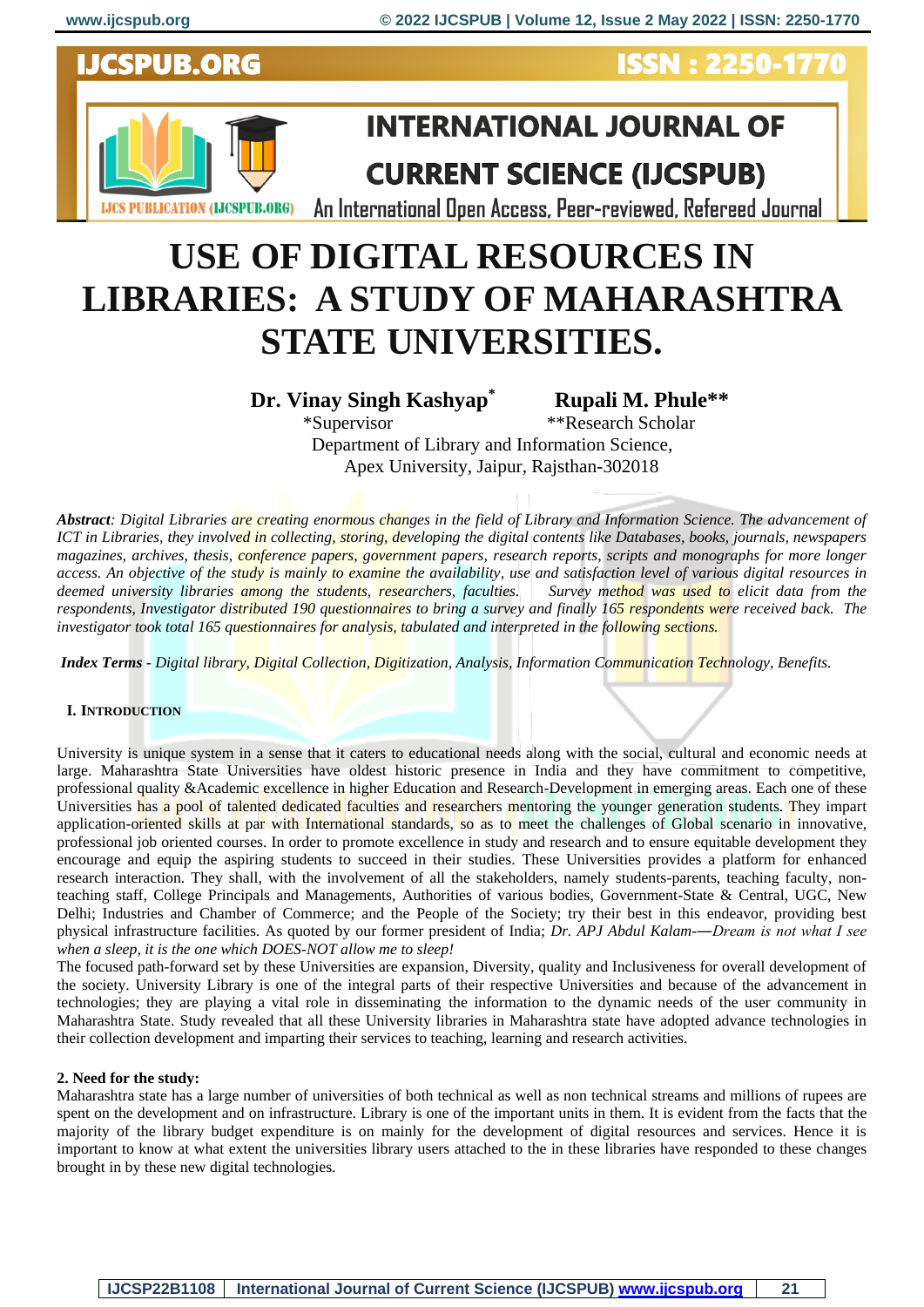#### **3. Scope of the Study:**

The scope of the study is limited usage and satisfaction of digital Resources among the users of some Selective Maharashtra state Universities.

#### **4. Methodology**

The data was obtained from the University librarians of Maharashtra state universities libraries using Questionnaire method. Data obtained about ICT infrastructure availability and digital library development. A total of 190 questionnaires were distributed and 165 were received back. The investigator took total 165 questionnaires for the analysis

### **5. Objectives of the Study**

The present study was designed and carried out to achieve to the following objectives to;

- examine the availability of various digital resources in state university libraries;
- Understand use of digital resources among the students, research scholars and faculty.
- discover and trace the problems while acquiring digital resources:
- understand the problems facing by the users;

#### **6. Review of Literature**

**Kwadzo (2015)** conducted a survey on Awareness and Usage of Electronic Databases, in this study 96.9% students were aware of electronic databases, 68.8% of students known by their lecturers and 62.5% mentioned that they came to know about e-databases from Library website. The study revealed that 80.6% Postgraduate students and 93.3% Faculty members were making use of freely available e -resources through internet using search engines whereas 70% Ph.D.

Scholars preferred the use of e-journals which is conducted by **Priyadarshini, Jankiraman and Subramaniam (2015). Roopa and Krishnamurthy (2015)** pointed libraries were subscribing more e-journals as compared to e books. The majority of 97.3% librarians had supported and encouraged the users to use online lecture notes. The institutional repository facility had been provided by 57.3% libraries. For the maximum utilization of digital information resources, the information search service had been provided by the libraries.

**Singh and Khan (2015)** opined that majority of users visited the libraries web sites and used the library resources and services and preferred to use electronic resources to search the information.

Ajayi, Shorunke and Aboyade (2014) conducted a survey to find the Influence of Electronic Resources Use on Students' Reading Culture in Nigerian universities.88.68% respondents used the electronic resources ,90.57% respondents agreed that electronic resources improved their reading habits.71.17% respondents agreed that they would like to prefer electronic resources to pr intend resources. The poor internet connectivity felt by 73.11% respondents is the major hindrance in effective use of electronic resources whereas 46.69% respondents considered that inadequate skill to use e-resources is the major hindrance to make optimum and effective use of electronic resources in the library.

#### **7.0 Data Interpretation and analysis:**

A detailed questionnaire was sent to the state university Libraries and also visited to these University libraries to get their feedback.

| <b>Categories of</b><br><b>Respondents</b> | <b>Distributed</b><br><b>Questionnaire</b> | <b>Received Responses</b> | <b>Percentage</b> |
|--------------------------------------------|--------------------------------------------|---------------------------|-------------------|
| <b>Students</b>                            | 120                                        | 111                       | 92.5%             |
| <b>Research Scholar</b>                    | 45                                         | 36                        | 80%               |
| <b>Faculty Member</b>                      | 25                                         | 18                        | 72%               |
| <b>Total</b>                               | 190                                        | 165                       | 86.84%            |

 **Table no 1:** Distribution of Respondents and Rate of Response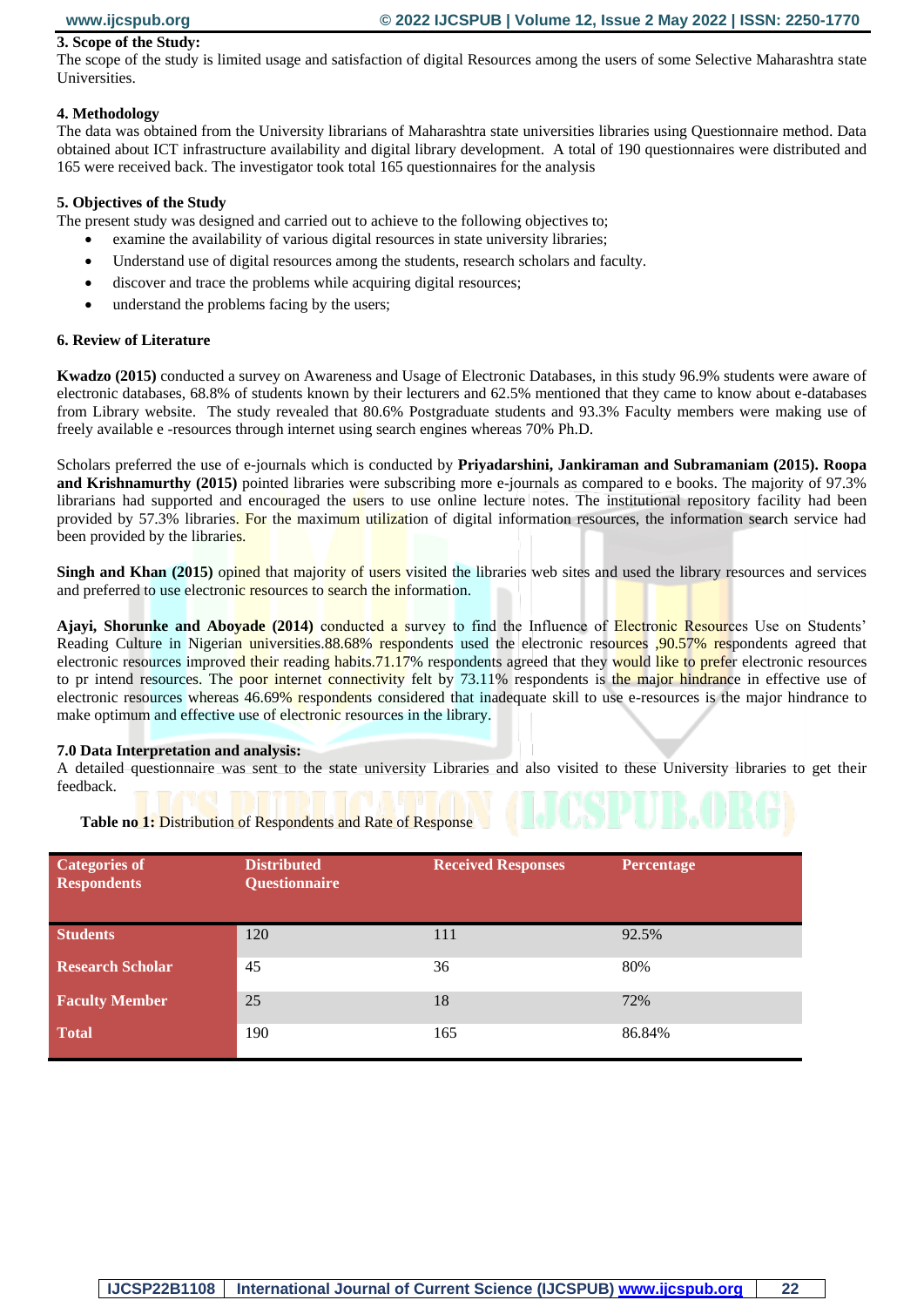

**Chart.No.01**

The table 1 indicates the distribution category and response rate of students, Research Scholars, and faculty members. Students' respondent is high (92.5%) whereas response rate of research scholars is low (80%), and faculty members has responded (72%).

| Table No 2: Types of Digital Resources Used                                      |                                  |                   |                  |                                  |                |                  |
|----------------------------------------------------------------------------------|----------------------------------|-------------------|------------------|----------------------------------|----------------|------------------|
| <b>Digital resources</b>                                                         | <b>Most</b><br><b>Frequently</b> | <b>Frequently</b> | <b>Uncertain</b> | <b>Less</b><br><b>Frequently</b> | Do not use     | <b>Total</b>     |
| <b>E-Journals</b>                                                                | 46                               | 35                | 31               | 28                               | 25             | 165              |
|                                                                                  | (27.88%)                         | $(21.21\%)$       | (18.19%)         | (16.97%)                         | (15.15%)       | $(100\%)$        |
| <b>E-Books</b>                                                                   | 62                               | 32                | 28               | 22                               | 21             | 165              |
|                                                                                  | (37.58%)                         | $(19.39\%)$       | (16.97%)         | $(13.33\%)$                      | (12.73%)       | $(100\%)$        |
| <b>E-Reports (annual,</b><br>statistical,<br>research, survey,<br>and technical) | 51<br>$(30.91\%)$                | 41<br>(24.85%)    | 30<br>(18.18%)   | 23<br>$(13.94\%)$                | 20<br>(12.12%) | 165<br>$(100\%)$ |
| <b>CD ROM</b>                                                                    | 57                               | 42                | 35               | 16                               | 15             | 165              |
| <b>Databases</b>                                                                 | (34.55%)                         | (25.45%)          | $(21.21\%)$      | $(9.70\%)$                       | $(9.09\%)$     | $(100\%)$        |
| <b>Electronic Theses</b>                                                         | 48                               | 38                | 33               | 25                               | 21             | 165              |
| and Dissertations                                                                | $(29.09\%)$                      | $(23.03\%)$       | $(20.00\%)$      | (15.15%)                         | (12.73%)       | $(100\%)$        |
| <b>Reference Sources</b>                                                         | 51                               | 43                | 30               | 25                               | 16             | 165              |
|                                                                                  | $(30.91\%)$                      | $(26.06\%)$       | (18.18%)         | (15.15%)                         | $(9.70\%)$     | $(100\%)$        |
| <b>Audio</b> – Visual                                                            | 55                               | 38                | 31               | 21                               | 20             | 165              |
| <b>Resources</b>                                                                 | (33.33%)                         | $(23.03\%)$       | (18.79%)         | (12.73%)                         | (12.12%)       | $(100\%)$        |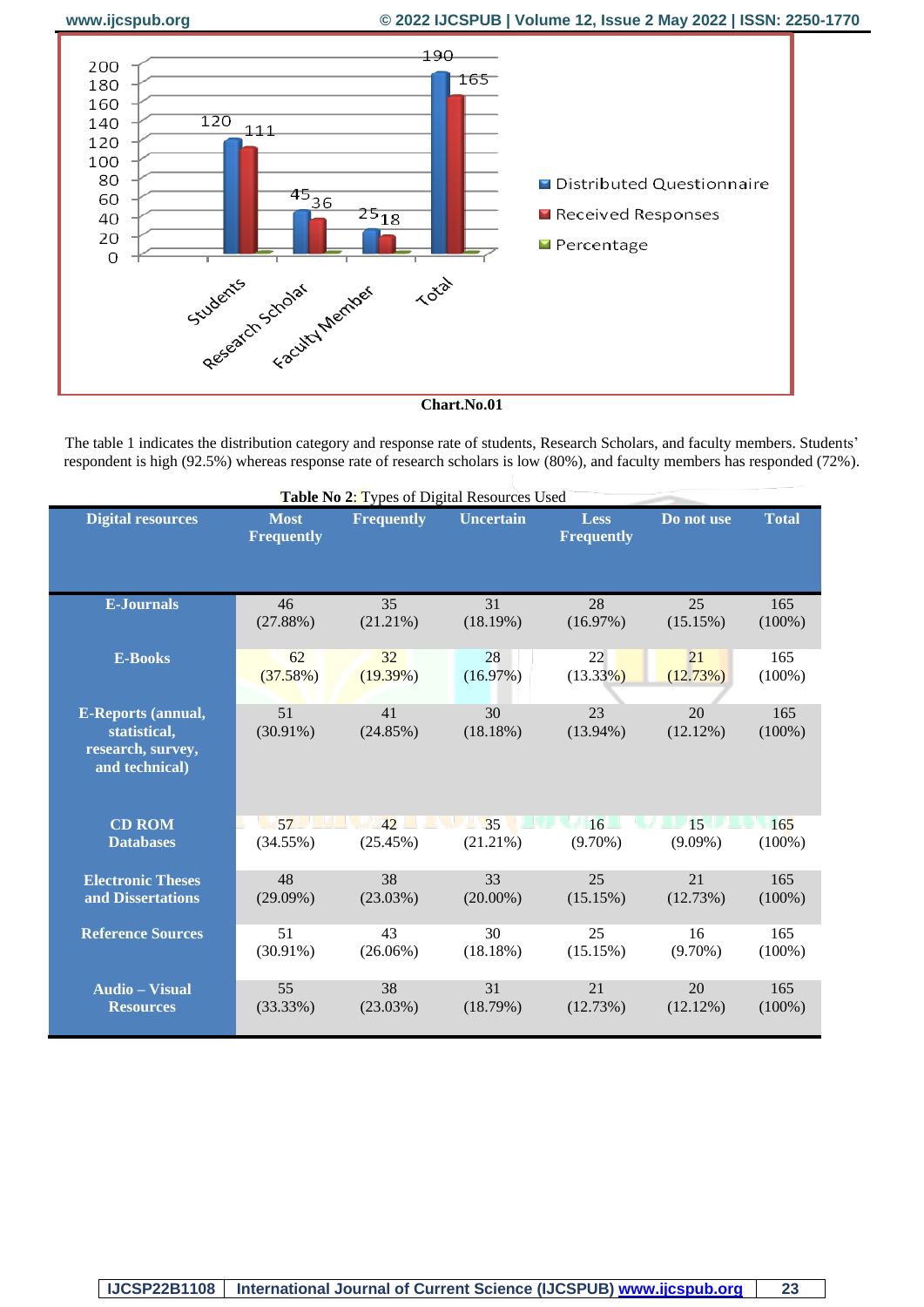

**Chart.No.02** Types of Digital Resources Used

Chart 2 depicts the types of digital resources used by the respondents, 37.78% of them uses most frequently E-books, 26.06% of them uses reference resources frequently. Moreover, most of them frequently using E-Journals 16.97%, and only less frequently of respondents not even used above listed services.

| Table No 3: Purpose of Using Digital Resources                                   |                                 |               |  |  |  |  |
|----------------------------------------------------------------------------------|---------------------------------|---------------|--|--|--|--|
| <b>Purpose of using digital resources</b>                                        | <b>Respondents</b> (<br>$n=165$ | $\frac{0}{0}$ |  |  |  |  |
| To write articles/research papers                                                | 95                              | 57.57%        |  |  |  |  |
| <b>Searching course related material</b>                                         | 101                             | 61.21%        |  |  |  |  |
| For research work /project /dissertation/Theses                                  | 115                             | 69.69%        |  |  |  |  |
| To update the subject knowledge and keep abreast with<br>the latest developments | 105                             | 63.63%        |  |  |  |  |
| <b>Access full text articles</b>                                                 | 93                              | 56.36%        |  |  |  |  |



**Chart.No.03** Purpose of Using Digital Resources

The table 3 shows that the purpose of using digital resources, 115 (69.69%) of the respondents use digital resources for research work, projects, Theses and dissertations. 105 (63.63%) of the respondents use the digital resources to update their subject knowledge and to keep abreast of the latest developments in their area of interest. To search course related material 101 (61.21%) of them are using digital resources, to write articles and research papers 95 (57.57%) is using digital resources. To access the full text articles 93 (56.36%).

**IJCSP22B1108 International Journal of Current Science (IJCSPUB) [www.ijcspub.org](http://www.ijcrt.org/) 24**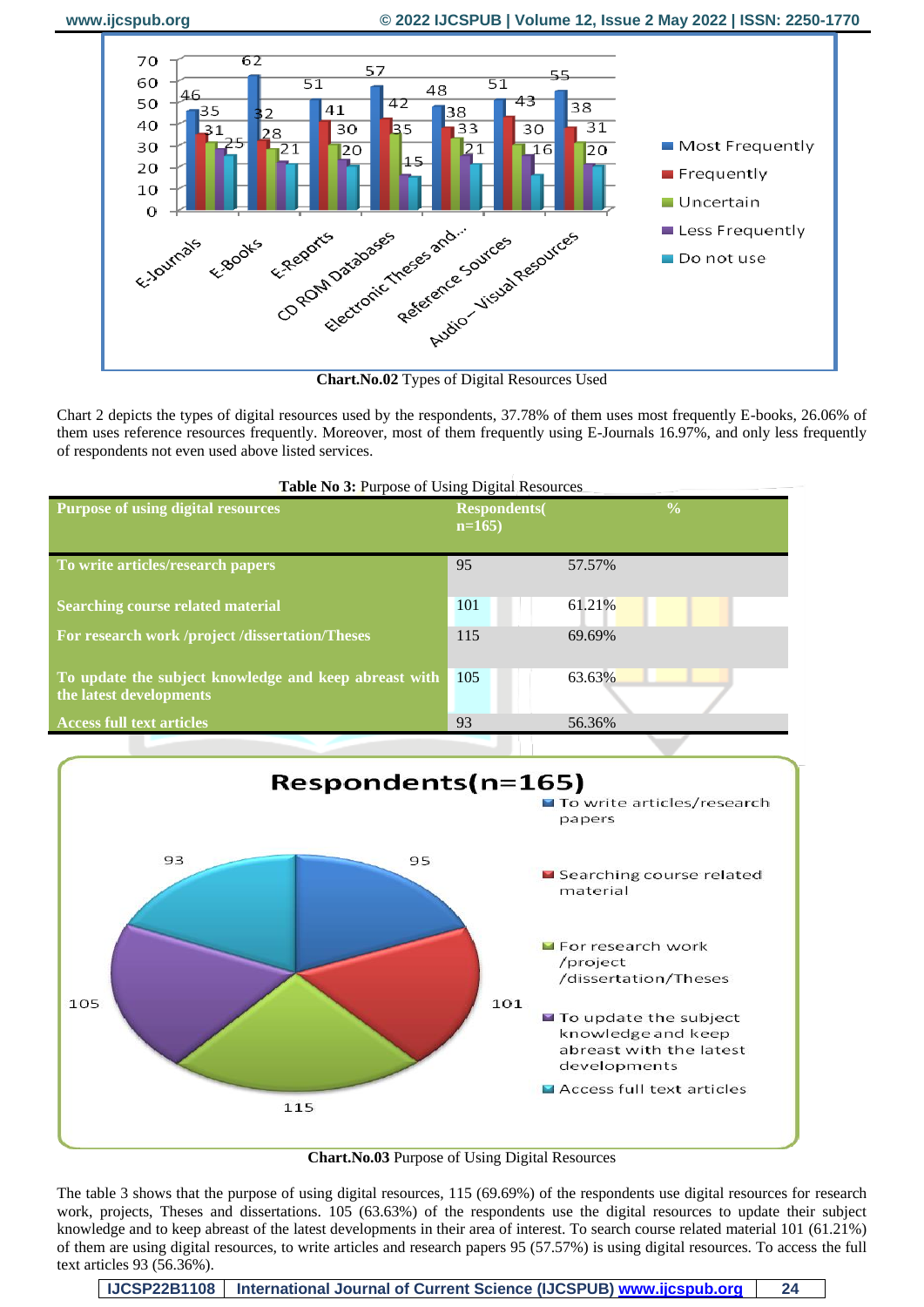| <b>Table No 4: Satisfaction Level of Digital Resource</b>         |                                      |                  |                                |                  |  |  |
|-------------------------------------------------------------------|--------------------------------------|------------------|--------------------------------|------------------|--|--|
| <b>Satisfaction Level of</b><br><b>Digital</b><br><b>Resource</b> | <b>Extremely</b><br><b>Satisfied</b> | <b>Satisfied</b> | Not at all<br><b>Satisfied</b> | <b>Total</b>     |  |  |
| of<br><b>Adequacy</b><br>Knowledge                                | 95 (57.57%)                          | 40 (24.24%)      | 30 (18.18%)                    | 165<br>$(100\%)$ |  |  |
| <b>Efficiency/</b><br><b>Effectiveness</b>                        | 70 (42.42%)                          | 50 (30.30%)      | 45 (27.27%)                    | 165<br>$(100\%)$ |  |  |
| time<br>and<br><b>Save</b><br>management                          | 93 (56.36%)                          | 39 (23.63%)      | 33 (20%)                       | 165<br>$(100\%)$ |  |  |
| Simplified/<br>easy to<br><b>use</b>                              | 65 (39.39%)                          | 70 (42.42%)      | 30 (18.18%)                    | 165<br>$(100\%)$ |  |  |
| <b>Provides</b><br>current<br><i>information</i>                  | 90 (54.54%)                          | 56 (33.93%)      | 19(11.51%)                     | 165<br>$(100\%)$ |  |  |



**Chart.No.04** Satisfaction Level of Digital Resource

It is revealed from the above table no 4, the satisfaction level of digital resource among the respondents 95(57.57%) are extremely satisfied on the adequacy of knowledge on digital resource, 70 (42.42%) of the respondents are satisfied with the simplified/ easy to use of digital resource, Efficiency and effectiveness of the digital resource does not satisfy the users 45 (27.27%).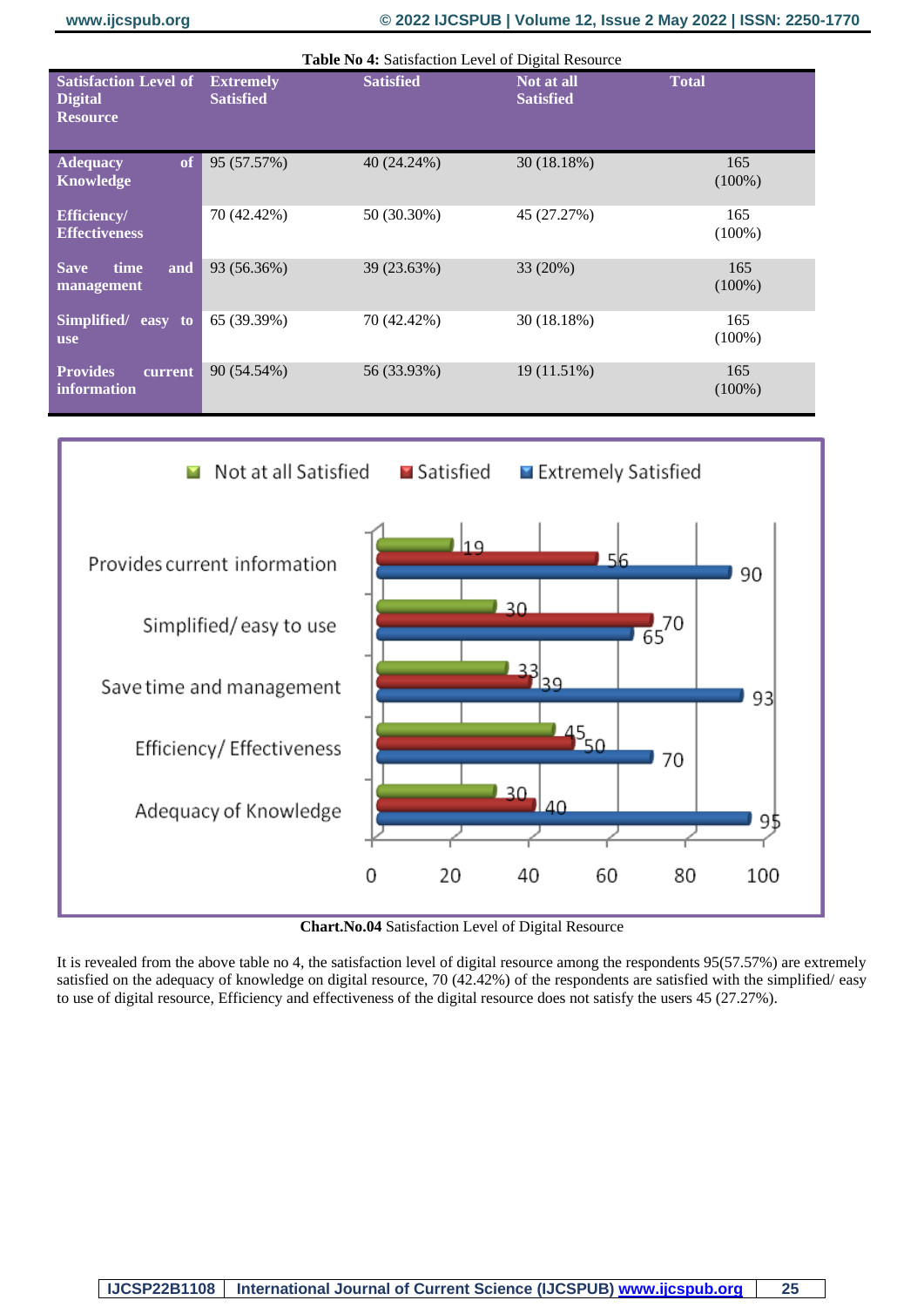| www.ijcspub.org                                                         |                                 |             |                 |                                    | © 2022 IJCSPUB   Volume 12, Issue 2 May 2022   ISSN: 2250-1770 |  |
|-------------------------------------------------------------------------|---------------------------------|-------------|-----------------|------------------------------------|----------------------------------------------------------------|--|
| Table no 5: Barriers to Digital Resource Use                            |                                 |             |                 |                                    |                                                                |  |
| with<br><b>Problems</b><br><b>Digital resources.</b>                    | <b>Strongly</b><br><b>Agree</b> | Agree       | <b>Disagree</b> | <b>Strongly</b><br><b>Disagree</b> | <b>Total</b>                                                   |  |
| Lack of knowledge<br>expertise<br>and<br>in<br>search and retrieve      | 68 (41.21%)                     | 42 (25.45%) | 35 (21.21%)     | 20 (12.21%)                        | 165<br>$(100\%)$                                               |  |
| <b>protected</b><br>$\overline{\mathrm{Copy}}$<br>electronic content    | 55 (33.33%)                     | 35 (21.21%) | 44 (26.66%)     | 31 (18.78%)                        | 165<br>$(100\%)$                                               |  |
| <b>Available</b><br>digital<br><i>is</i><br>not<br>resource<br>adequate | 35 (21.21%)                     | 27 (16.36%) | 54 (32.72%)     | 49 (29.69%)                        | 165<br>$(100\%)$                                               |  |
| <b>Poor network</b><br>connectivity /slow<br>download speed             | 40 (24.24%)                     | 25 (15.15%) | 42 (25.45%)     | 58 (35.15%)                        | 165<br>$(100\%)$                                               |  |
| <b>Information</b><br>overload/irrelevance                              | 61 (36.96%)                     | 46 (27.87%) | 34 (20.60%)     | 24 (14.54%)                        | 165<br>$(100\%)$                                               |  |
| Lack of time<br>to<br>the<br>retrieve<br>huge<br><i>information</i>     | 38 (23.03%)                     | 62 (37.57%) | 33 (20%)        | 32 (19.39%)                        | 165<br>$(100\%)$                                               |  |



## **Chart.No.05** Barriers to Digital Resource Use

**In Table 5**, 68 (41.21%) respondents strongly agree that they face problems when using digital resources due to lack of knowledge and expertise in search and retrieve information on the internet, 62 (37.57%) agreed that lack of time to retrieve the huge information 54 (32.72%) disagree about the copy protected electronic content and 58 (35.15%) strongly disagreed about the poor network connectivity /slow download speed.

### **8.0 Conclusion:**

In the present day, libraries are at the crossroads of development. Library Professionals need to adapt and implement new thought/ technologies, digitize the existing collections and select quality resources which are scattered in different libraries, achives and knowledge centres in the world. This study brought an overview of usage and satisfaction of digital resources at state university libraries. It has huge amount of collections to serve their users in libraries. It supports to educational and research programs of the